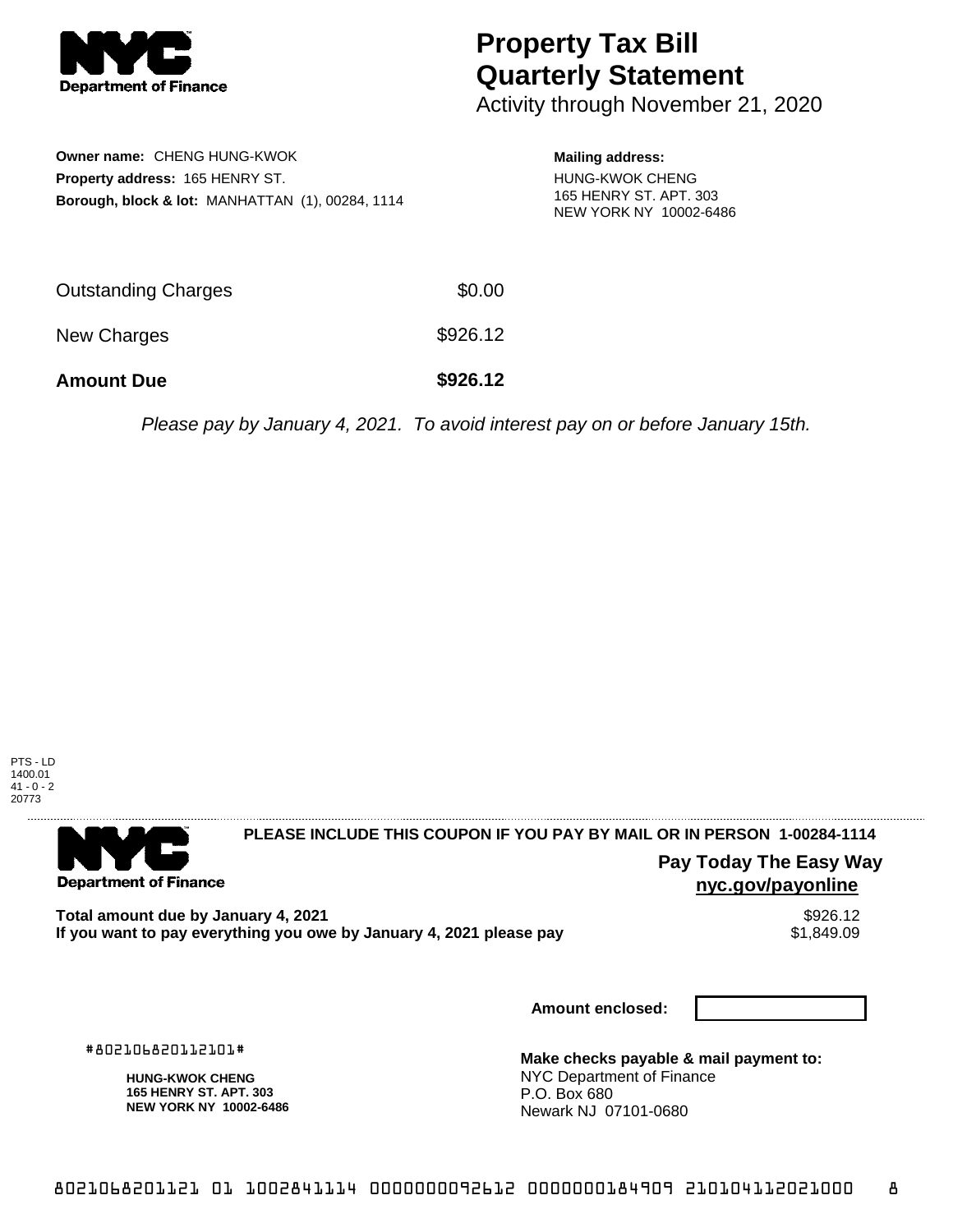

| <b>Previous Charges</b>                                                  |                      |                 | Amount                           |
|--------------------------------------------------------------------------|----------------------|-----------------|----------------------------------|
| Total previous charges including interest and payments                   |                      |                 | \$0.00                           |
| <b>Current Charges</b>                                                   | <b>Activity Date</b> | Due Date        | Amount                           |
| Finance-Property Tax<br><b>Adopted Tax Rate</b><br>Co-op Condo Abatement | 01/01/2021           | 01/01/2021      | \$957.76<br>$$-38.36$<br>\$6.72  |
| <b>Total current charges</b>                                             |                      |                 | \$926.12                         |
| <b>Tax Year Charges Remaining</b>                                        | <b>Activity Date</b> | <b>Due Date</b> | <b>Amount</b>                    |
| Finance-Property Tax<br>Adopted Tax Rate<br>Co-op Condo Abatement        | 01/01/2021           | 04/01/2021      | \$957.76<br>$$ -38.36$<br>\$6.72 |
| Total tax year charges remaining                                         |                      |                 | \$926.12                         |
| If you want to pay everything you owe by January 4, 2021 please pay      |                      | \$1,849.09      |                                  |
| If you pay everything you owe by January 4, 2021, you would save:        |                      | \$3.15          |                                  |

## **Home banking payment instructions:**

- 1. **Log** into your bank or online bill pay website.
- 2. **Add** the new payee: NYC DOF Property Tax. Enter your account number, which is your boro, block and lot, as it appears here: 1-00284-1114 . You may also need to enter the address for the Department of Finance. The address is P.O. Box 680, Newark NJ 07101-0680.
- 3. **Schedule** your online payment using your checking or savings account.

### **Did Your Mailing Address Change?** If so, please visit us at **nyc.gov/changemailingaddress** or call **311.**

When you provide a check as payment, you authorize us either to use information from your check to make a one-time electronic fund transfer from your account or to process the payment as a check transaction.